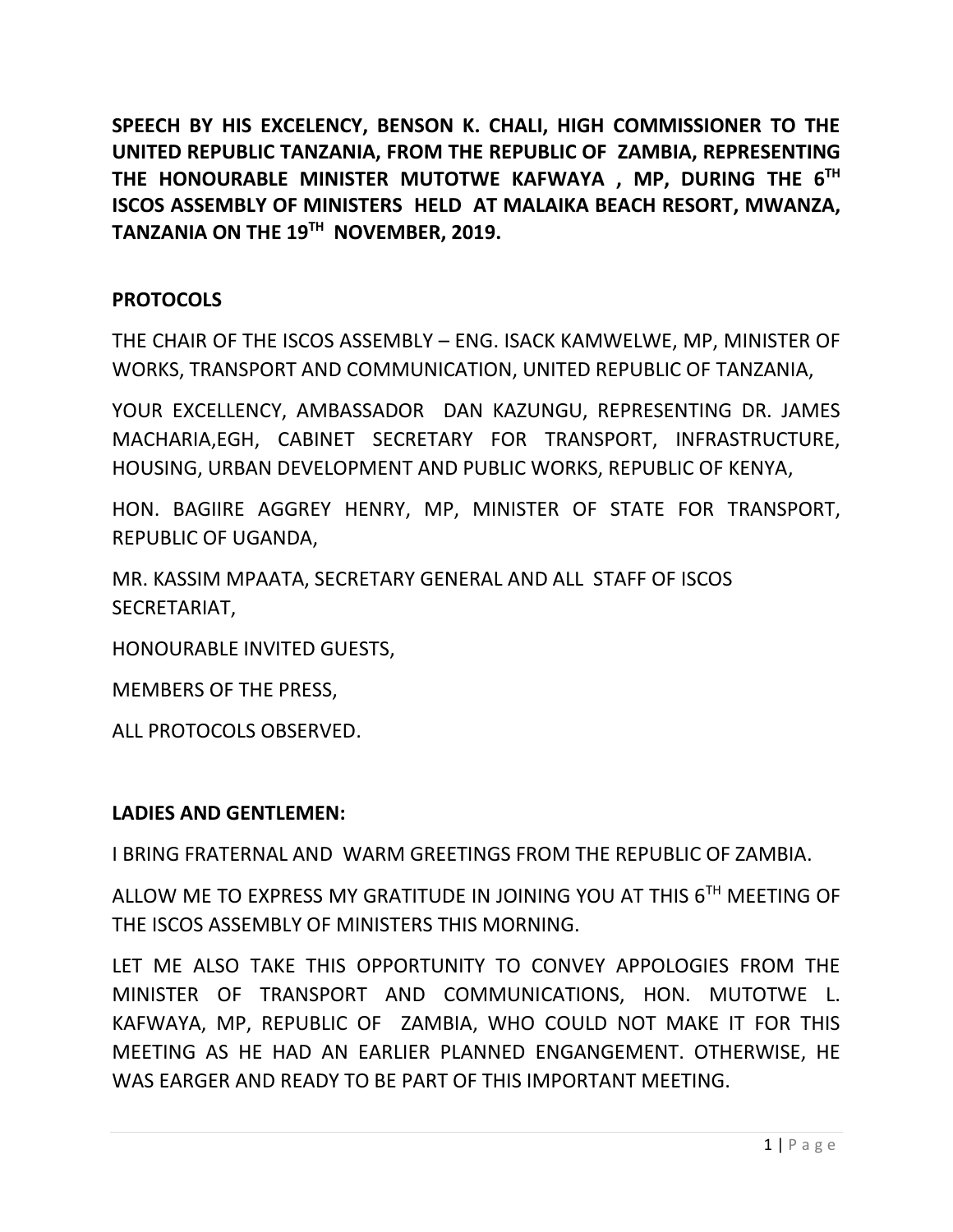IN THIS REGARD, HE HUMBLY ASKED ME TO REPRESENT HIM AND I AM PRIVELEGED TO BE HERE WITH YOU.

AT THIS JUNCTURE, ALLOW ME TO THANK THE UNITED REPUBLIC OF TANZANIA (URT) FOR HOSTING THIS IMPORTANT MEETING AND THE HOSPITALITY GIVEN TO US SINCE WE ARRIVED IN THIS WONDERFUL CITY OF MWANZA. FURTHER, I WANT TO EXTEND MY GRATITUDE TO THE SECRETARY GENERAL OF ISCOS AND HIS STAFF FOR THE EXCELLENT PREPARATIONS MADE FOR THIS MEETING.

### **LADIES AND GENTLEMEN:**

I MUST REITERATE THE IMPORTANCE OF ISCOS TO ZAMBIA, TAKING INTO CONSIDERATION THE GEOGRAPHICAL POSITION AS A LAND-LINKED DEVELOPING COUNTRY. THE COUNTRY ASPIRES FOR AN EFFICIENT AND RELIABLE INTRA-REGIONAL AND GLOBAL TRADE ENVIRONMENT. THROUGH ISCOS, WE MAINTAIN OUR PRESENCE AT COASTAL AREAS AND THIS IS OUR MEANS OF RETRACING THE OLD TRADE FOOTPRINTS.

IT IS IMPERATIVE THEREFORE THAT, THERE IS BACK TO BACK FLUIDITY IN THE MOVEMENT OF IMPORTS, EXPORTS AND SERVICES FROM OVERSEAS TRADE THROUGH REGIONAL PORTS TO THE HINTERLAND AND VICE-VERSA, AND TO GUARANTEE THAT INLAND WATERWAYS ARE A CATALYST TO THE GROWTH OF INTRA-AFRICA BUSINESS ESPECIALLY WITH THE ADVENT OF THE AFRICA CONTINENTAL FREE TRADE AREA (AfCFTA).

### **LADIES AND GENTLEMEN:**

THE GOVERNMENT OF THE REPUBLIC ZAMBIA IS IN THE PROCESS OF MODERNISING ITS FACILITIES AT MPULUNGU PORT ON LAKE TANGANYIKA TO ENSURE SUSTAINABLE LAKE TRANSPORTATION AND OPENING UP OF BUSINESS OPPORTUNITIES FOR TRADERS AND MANUFACTURERS IN THE GREAT LAKES REGION. ISCOS HAS A VITAL ROLE TO PLAY BY OFFERING WELL RESEARCHED EXPERT ADVICE TO HELP GOVERNMENTS ACHIEVE THE INTENDED OBJECTIVES IN COASTAL PORTS AND INLAND WATERWAYS AS WELL AS TRANSIT ROUTES.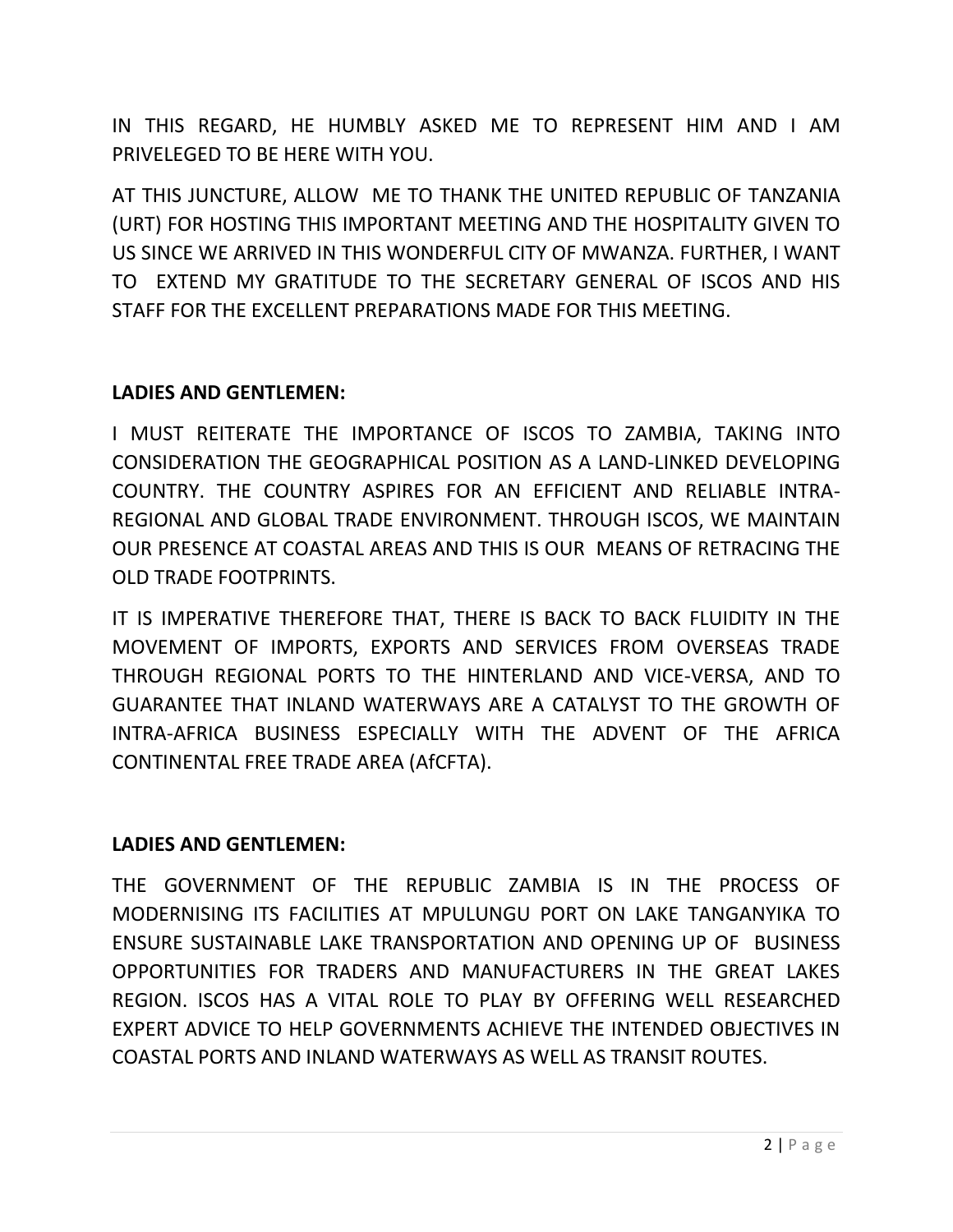IN THIS REGARD, CONCERTED EFFORTS SHOULD GO TOWARDS REDUCING THE HIGH COST OF DOING BUSINESS AND MAKING THE REGION MORE COMPETITIVE IN THIS GLOBALISED WORLD. ISCOS REMAINS A VEHICLE TO ASSIST GOVERNMENTS ACHIEVE THESE IDEALS AND ASPIRATIONS MOOTED BY OUR FOREFATHERS WHO ORIGINATED THE IDEA OF CREATING THE INSTITUTION. THEIR WISDOM AND FORESIGHT SHOULD BE EMULATED AND CHERISHED BY ALL OF US AND GENERATIONS TO COME.THE EXISTENCE OF ISCOS IS EVEN MORE VALID IN THIS 21<sup>ST</sup> CENTURY.

# **LADIES AND GENTLEMEN:**

THE GOVERNMENT IS ENHANCING EFFORTS TO IMPROVE THE LOGISTICS SECTOR BY INVESTING IN HARD AND SOFT INFRASTRUCTURE FOR THE BENEFIT OF PRIVATE AND PUBLIC SECTOR BUSINESS INVESTMENTS. WE ARE AWARE OF EXISTING CONSTRAINTS THAT HINDER THE MOVEMENT OF GOODS AND SERVICES THAT CULMINATE INTO NON-TARIFF BARRIERS (NTBS) AND EVENTUALLY MAKE PRICES OF PRODUCTS IN-STORE SHELVES EXPENSIVE FOR OUR CONSUMERS. THEREFORE, THERE IS NEED FOR ISCOS TO CONTINUE WORKING WITH GOVERNMENTS IN COMING UP WITH APPROPRIATE POLICIES THAT ARE PRO-BUSINESS AND WILL HELP ELIMINATE VICES LIKE CORRUPTION, DELAYS AT PORTS, TRANSIT ROUTES AND BORDER AREAS, IN OUR QUEST TO MAKE OUR REGION MORE COMPETITIVE.

## **LADIES AND GENTLEMEN:**

LET ME COMMEND ISCOS FOR THE VARIOUS PROGRAMS THAT ARE BEING UNDERTAKEN INCLUDING BUT NOT LIMITED TO THE DOMESTICATION OF MARINE CARGO INSURANCE (MCI), THE FORMATION AND STRENGTHENING OF SHIPPERS' COUNCILS IN THE REGION, TRAINING OF IMPORTERS AND EXPORTERS (SHIPPERS), THE FIGHT AGAINST MARITIME PIRACY,PARTICIPATION IN THE FORUM FOR MARITIME ADMINISTRATIONS, PARTICIPATION IN PROGRAMS AIMED AT REDUCTION IN THE POLLUTION OF THE MARINE ENVIRONMENT, ENGANGING SHIPPING LINES ON MATTERS AFFECTING MOVEMENT OF CARGO, BLUE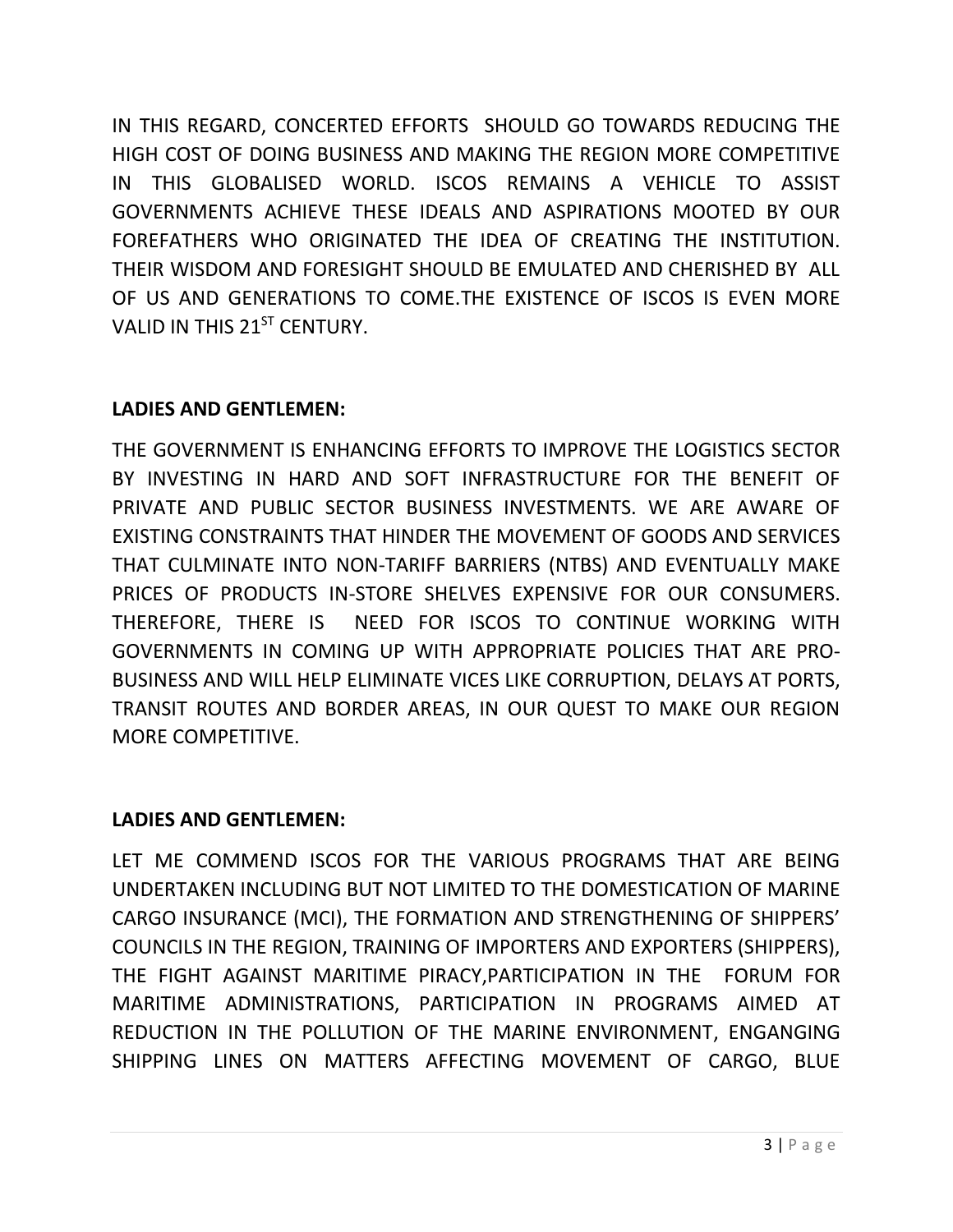ECONOMY INITIATIVES, VARIOUS RESEARCH ON PORTS AND OTHER TRADE FACILITATION INITIATIVES.

### **LADIES AND GENTLEMEN:**

THESE ACTIVITIES BEING UNDERTAKEN BY ISCOS GO A LONG WAY IN MITIGATING THE COST OF DOING BUSINESS AND MUST BE ENCOURAGED. FOR EXAMPLE ZAMBIA IS LOSING ABOUT USD 230 MILLION ANNUALLY TO FOREIGN INSURANCE COMPANIES AND THUS DENYING THE ECONOMY THE MUCH NEEDED FOREIGN EXCHANGE. OUR IMPORTERS AND EXPORTERS NEED THEREFORE, TO CHANGE THE WAY OF DOING BUSINESS BY IMPORTING ON COST AND FREIGHT BASIS INSTEAD OF THE TRADITIONAL COST INSURANCE AND FREIGHT (CIF).

PIRACY AND OTHER MARITIME CRIMES DO NOT ONLY AFFECT COASTAL COUNTRIES BUT LAND-LINKED COUNTRIES AS WELL. THEREFORE, THE NEED TO HEED OUR CALL FOR CONCERTED EFFORTS BY MEMBER COUTRIES AND COOPERATING PARTNERS TO DEAL WITH THE VICE.

MR. CHAIRMAN, THERE IS CONCERN ON THE ISSUE OF SAFETY AND SECURITY ON OUR INLAND WATERWAYS WHICH HAS LED TO THE LOSS OF MANY LIVES AND PROPERTY THROUGH THE NEGLIGENCE OF OUR OPERATORS AND THE INADEQUACY IN THE ENFORCEMENT OF LAWS AND REGULATIONS BY THE RESPONSIBLE AUTHORITIES. THIS IS A SERIOUS MATTER WHICH SHOULD BE LOOKED INTO AS A REGION TO AVOID ACCIDENTS RECURRING. I URGE ISCOS TO CONTINUE PROVIDING FORUMS FOR THE SHARING OF INFORMATION ON SAFETY OF OUR WATERWAYS AND IDENTIFYING COMMON DENOMINATORS IN MARINE ACCIDENTS.

### **IN CONCLUSION**

### **LADIES AND GENTLEMEN:**

WE WISH TO RECOMMEND THAT ISCOS STRIVES TO ENHANCE ITS POSITION AS A CENTRE OF EXCELLENCE IN MARITME AND SHIPPING. ISCOS SHOULD BE A REPOSITORY FOR VALUE ADDING INFORMATION THAT SHOULD HELP REGIONAL